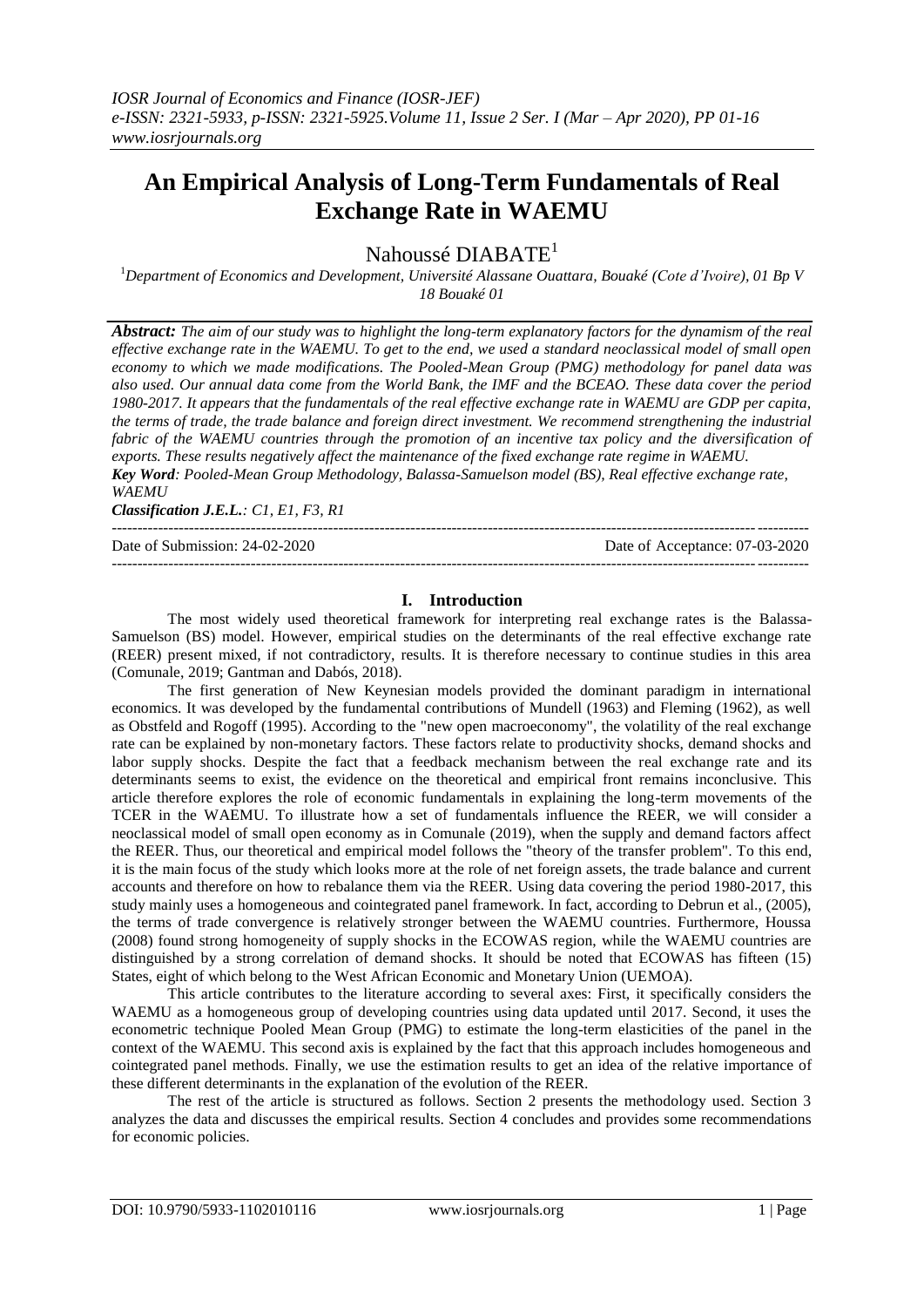## **II. Presentation Of The Methodology**

We present the basic model of our study as well as the estimation method.

#### **Basic model**

To illustrate how a set of fundamentals influences the real effective exchange rate (REER), we begin by considering a standard neoclassical model of small open economy, as in Comunale (2019) based on Lane and Milesi-Ferretti (2004). In this model, the output of the market goods sector  $Y_T$  can be sold on world markets at a price  $P_T^x$  defined in units of imported product. This price can be considered as the terms of the exchange. Labor is supplied only to the non-profit sector. Our representative agent maximizes an objective function  $V_i$  subject to a budgetary constraint. The agent consumes market and non-market goods and can invest in a real international bond A (denominated in units of tradable goods) with an exogenous real return  $r$ . In this configuration, the price index Pt is given by the following equation (1):

$$
P_t = \left[ \gamma + (1 - \gamma) P_{N,t}^{1-\theta} \right]^{\frac{1}{1-\theta}} \tag{1}
$$

where  $P_{N,t}$  is the price of non-traded goods at time t and is equal to wages,  $\gamma$  the relative weight of the traded goods  $(M)$  in total consumption and  $\theta$  the elasticity of constant substitution between traded and non-traded goods. The real exchange rate is defined as the ratio of the national consumer price index (CPI) to the foreign CPI. In the model, the foreign price level is assumed to be one. The actual exchange rate defined depends on the terms of trade. In this model of small open economy, we can calculate the first order conditions, then the equilibrium analysis gives the long-term relationship in reduced form between the REER and its fundamentals. The variation of the REER, in logarithm, is as follows:

$$
log[ETCER] = (1 - \gamma)log(P_N) = (1 - \gamma)\Omega + \frac{(1 - \gamma)\lambda r}{\gamma} \frac{A}{Y_0} + (1 - \gamma)\lambda log(Y_T) + (1 - \gamma)\lambda log(P_T^x) = \alpha + \beta_1 A/Y_0 + \beta_2 log(Y_T) + \beta_3 log(P_T^x)
$$
(2)

where  $\Omega$  is a constant (called  $\alpha$  later in our specification) and the parameter  $\lambda = (1 + \sigma)/[(1 - \gamma)\theta + (\gamma + \sigma)]$  $\theta$ ) $\sigma$  with  $\sigma$  as elasticity of intertemporal substitution.

Then,  $(1 - \gamma)$  is the weight assigned to the consumption of non-traded goods in the utility function,  $P_N$  is the price of non-traded goods in terms of tradable, A can represent the stock of net external assets (AEN),  $Y_T$  is the tradable T,  $Y_0$  is the total output and  $P_T^x$  represents the terms of trade. In the model, all the coefficients must be positive. As a result, the real exchange rate grows with net foreign assets (AEN) (the "transfer problem" variable in the model), tradable output and the terms of trade. From this specification, we derive the following model (3):

$$
\log(TCER_{i,t}) = \alpha_i + \frac{\beta_{i,1}ABN_{i,t}}{Y_{i,t}} + \beta_{i,2}\log(M_{i,t}) + \beta_{i,3}\log(TE_{i,t}) + \epsilon_{i,t} \tag{3}
$$

with  $Y_{i,t}$  representing gross domestic product,  $M_{i,t}$  is considered a Balassa-Samuelson indicator and  $TE_{i,t}$  represents the terms of trade. Indeed, the Balassa-Samuelson effect occurs when the relative prices of nontradable goods or services increase, due to the increase in the productivity of marketers. The differences in productivity growth between the tradable and non-tradable sectors explain the observed differences in relative prices. The last two are log and taken relative to the main partners (see also Ricci et al., 2013). The model presented here is a standard neoclassical model of simple small open economy, mainly for clarity and conciseness. However, a two-country general equilibrium model is rather presented in Galstyan (2015) based on Obstfeld and Rogoff (1996). This is similar to the idea of Benigno and Thoenissen (2003), but the authors also examine the problem of transfers using the balance of trade.

The linear log approximation of the system around the reference index and the empirical configuration considered seems very comparable to our equation (3) where the TCER depends on the terms of trade, the variable of the transfer problem and the measures productivity in tradable and non-tradable sectors.

In what follows, we explain in more detail the role of each of the transfer variables and of the Balassa-Samuelson proxy.

The "transfer problem" theory states that when net foreign assets are non-zero, adjustments to the longterm real exchange rate would be necessary to rebalance the net foreign assets. A creditor country should experience a real appreciation (a loss of competitiveness) due to the increase in the consumption of non-tradable goods under a fixed regime (Galstyan, 2015). The expected sign for the net foreign assets is positive. This leads to a deficit in the trade balance in the trade sector. The trade balance is considered as a cumulative flow variable in the period when the net foreign asset is non-zero. The sign of the coefficient on the trade balance should then be negative as in Comunale (2019).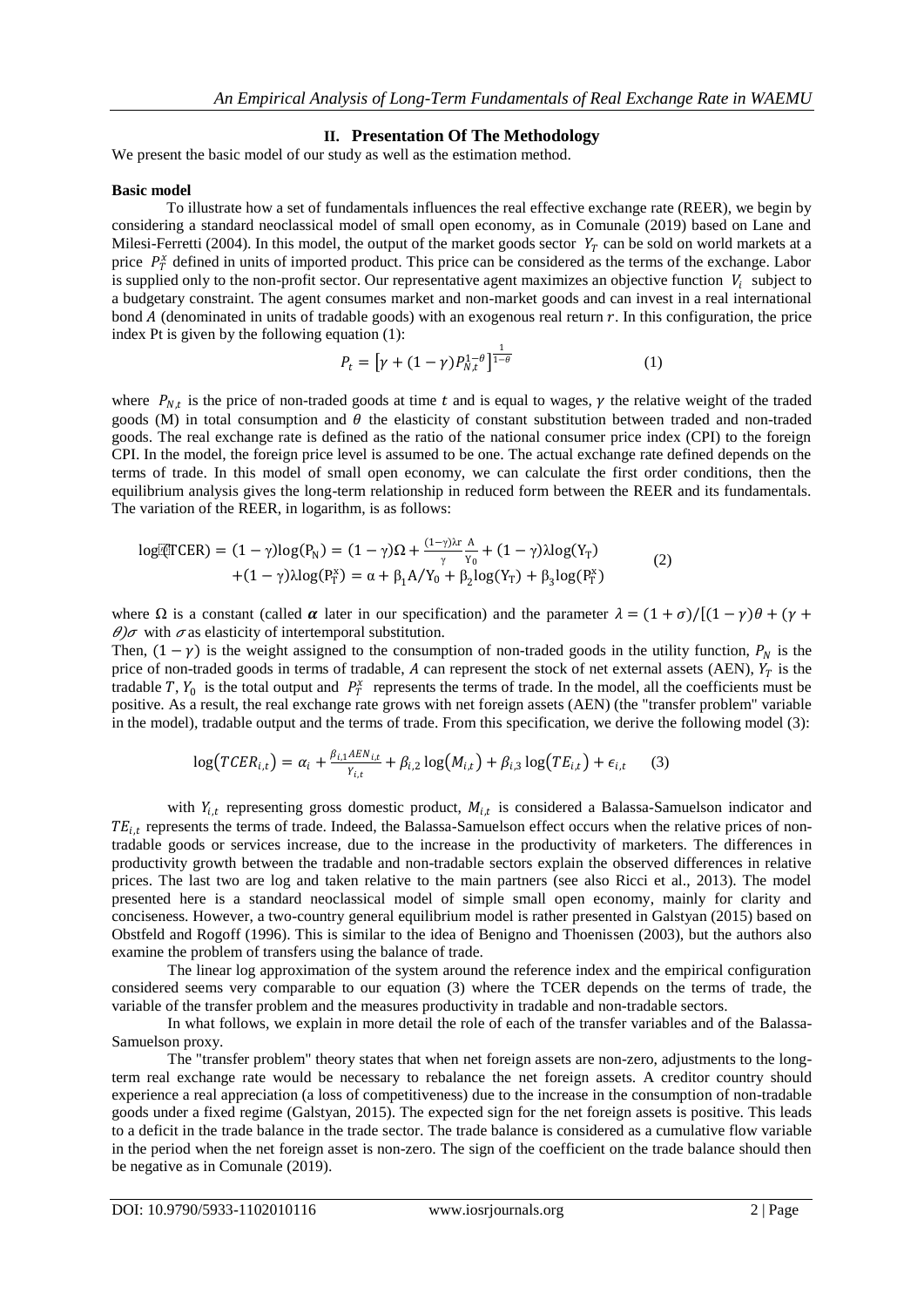For the Balassa-Samuelson effect, as indicated in Lane and Milesi-Ferretti (2004), GDP per capita can in any case be used as an indirect indicator of the relative levels of market production in the absence of data on sectoral financing. It is important to remember that this proxy represents not only productivity (Galstyan and Lane, 2009 and Comunale, 2019), but also a substitute for the effect linked to demand and also to educational and demographic factors (Egert and Lahreché- Revil, 2003). In our analysis, we also provide other proxy variables for the Balassa-Samuelson effect, based on the relative productivity in tradable and non-tradable, as in Galstyan (2015) and Comunale (2019). Finally, we examine the truly exogenous variables of the Balassa-Samuelson theory: total factor productivity (PTF), following Benigno and Thoenissen (2003), de Berka et al. (2018) and Comunale (2019).

For our analysis, we calculate the coefficients relating to the determinants of the REER. First, on the basis of the log-linearized model of Comunale (2019) based on Lane and Milesi-Ferretti (2004), we structure our basic model for determining the fundamentals of the TCER, as in equation (4):

$$
tcer_{i,t} = \mu_i + \beta'_i X_{i,t} + \varepsilon_{i,t} = f(bc_{i,t}, ide_{i,t}, pibh_{i,t}, te_{i,t})
$$
 (4)

In addition to the trade balance  $(bc)$ , terms of trade  $(te)$  and per capita GDP ( $pibh$ ), as in the Comunale (2019) model, we have included foreign direct investment ( $ide$ ). Indeed, Edwards (1989) suggests that the inclusion of foreign direct investment in the theory of determination of the REER results from supply effects, supply which depends on the relative intensity of the different factors. Thus, the expected sign is a priori ambiguous. However, for a developing country whose investments make it possible to import goods, we can obviously witness a depreciation of the REER and therefore the expected sign may be negative.

#### **Estimation method**

The Pooled-Mean Group (PMG) methodology will help us in the estimation of our model. For this, we will do the stationarity tests as well as the cointegration test. Concerning unit root tests, we will use the tests of Breitung (2000) and Im et al. (2003) (IPS). It should be noted that Breitung's (2000) test takes into account the uniformity of an autoregressive unit root. In the alternative hypothesis, the autoregressive coefficient remains unchangeable for all individuals. This test brings us to two probable solutions, one of which would be the acceptance of the assumption of a unit root for all series and the other, the rejection of the assumption of a unit root for all series. This is one of the main shortcomings of this test. Indeed, the probability of taking into account an autoregressive root common to all the individuals in the panel is minimal when we reject the unit root. The test by Im et al. (2003) is timely to correct its weaknesses. It should be noted that this test explains the heterogeneity (Hurlin and Mignon, 2007). As for the cointegration test, numerous tests have been set up, in this case the tests for absence of cointegration on panel data proposed by Pedroni (1995, 1997, 1999, 2004), Kao (1999) and Bai and Ng (2001). These tests are residual tests similar to the tests proposed by Engle and Granger (1987) in the context of time series. Pedroni (1995, 1997) for his part, proposed various cointegration tests in two stages. The objective of these tests is to better grasp the null hypothesis of the absence of intra-individual cointegration for both homogeneous and heterogeneous panels in the presence of a single explanatory variable in cointegration relationships. Pedroni (1999, 2004) exposes within it an extension to the case where cointegration relationships include more than two variables. For this, he sets up a number of tests which are precisely seven (7). The latter are based on the estimation of the residual of the long-term model. His tests assess heterogeneity through parameters that may differ between individuals. Thus, under the alternative hypothesis, there exists a cointegration relation for each individual. Furthermore, the parameters of this cointegration relationship are not necessarily the same for each of the individuals in the panel (Hurlin and Mignon, 2007). At this stage, there are two estimation methods: the Group Mean Panel Fully Modified OLS method (GM-FMOLS) and the Pooled-Mean Group method (PMG). The GM-FMOLS methodology corresponds to the Engel-Granger approach. For the latter, the estimation by country can be made by OLS when there is a cointegration relationship between the dependent variable and its fundamentals. For non-stationary panels, however, Pedroni (2000) demonstrates that OLS estimators are asymptotically biased. Despite these flaws, it would be wise to note that this method has advantages which reside in solving problems of endogeneity, different forms of omitted variables and measurement of errors. This technique also allows taking into account the heterogeneity of long-term parameters between countries, in which case the estimated parameters are interpreted as the mean values of the cointegration vector. The use of the GM-FMOLS approach then makes it possible to formally test the existence of a cointegration relationship.

Based on the PMG estimate implemented by Pesaran, Shin and Smith (1999), we can deduce that this constrains the long-term coefficients to be identical to that of the error correction model. However, the longterm coefficients may differ from the variances of the errors. This estimator is constructed under the assumption of heterogeneity of the short-term coefficients and homogeneity of the long-term slope coefficients (Pesaran et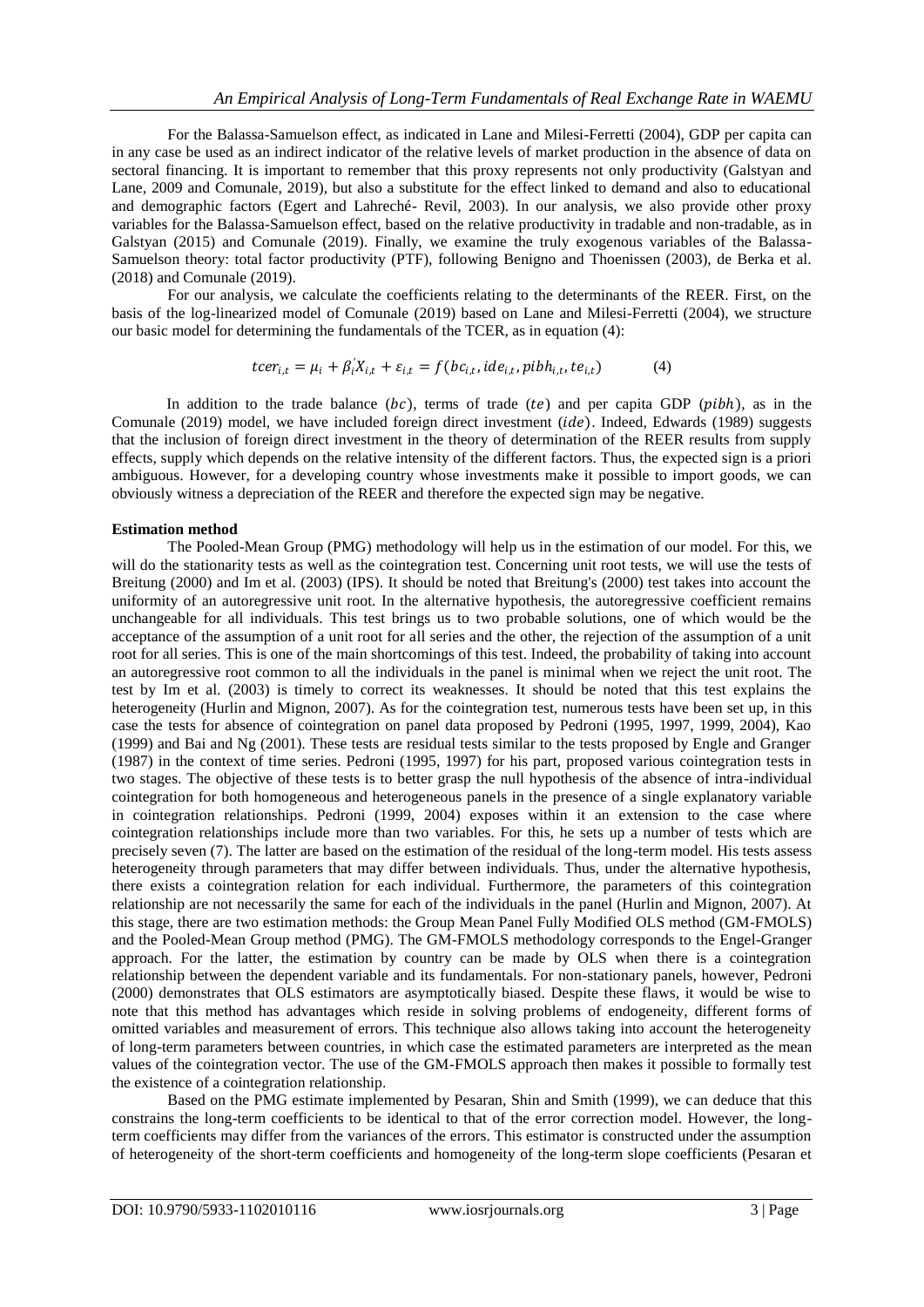al. 1999). The initial conditions are treated as fixed or random and the long-term coefficients are a non-linear combination of the short-term coefficients.

The basis of the Pooled-Mean Group calls for the estimation of the ARDL (autoregressive distributed lag) model of order  $(p_i, q_i)$ .

$$
\Delta y_{it} = \emptyset_i y_{it-1} + \beta_i x_{it} + \sum_{j=1}^{p_i - 1} \omega_{ij} \Delta y_{it-j} + \sum_{j=0}^{q_i - 1} \delta_{ij} \Delta x_{it-j} + \alpha_i + \varepsilon_{it}
$$
(5)

where  $y_{it}$  is the dependent variable,  $x_{it}$  the vector of the explanatory variables,  $\alpha_i$  is the coefficient which captures the country specificity,  $\omega_{ij}$  and  $\delta_{ij}$  represent the coefficients of the short term dynamics relative to each country and  $\varepsilon_{it}$  is the error term of the model.

The long-term coefficients are assumed to be identical for all countries. Thus, if  $\mathcal{O}_i$  is significantly negative, we can then conclude that there is a long-term relationship between the independent variable and the explanatory variables.

The PMG approach is essentially a version of the panel procedure of the ARDL model. It consists of estimating the ARDL model by maximum likelihood, which can be rewritten as an error correction model (ECM). The estimation of this model simultaneously evokes the intra and inter dimensions. Pesaran, Shin and Smith (1999) have not proposed a formal cointegration test. However, they derived asymptotic properties for both the estimation of the stationary and non-stationary series regressors.

Unlike the GM-FMOLS estimator which is a modified OLS estimator, the Pooled Mean Group (PMG) estimator is a maximum likelihood estimator. In principle, the GM-FMOLS estimator should require few assumptions and should tend to be more robust (Fernandez, Osbat & Schnatz, 2004). In particular, Pedroni (2000) finds that GM-FMOLS estimators often have powerful properties for small panels whose sample size (T) is greater than the number of individuals (N). Pedroni also notes that when the cointegration vector is homogeneous, the performance of the estimation by MG-FMOLS is better than that of the Intra estimator for small samples. However, if the long-term cointegration vector is homogeneous across the different individuals, the estimation by PMG is relatively efficient compared to that of GM-FMOLS.

#### **III. Data and presentation of results**

After presenting a detailed analysis of the data from our study, we present the results of the statistical tests as well as those of the empirical estimate of the real effective exchange rate.

#### **Data analysis**

In this article, we use the annual data covering the period 1980-2017. It should be noted that these data come from the World Bank database (WDI, 2019), International Financial Statistics (IFC) from the International Monetary Fund (IMF) and annual reports from the Central Bank of African States West (BCEAO). We use the UEMOA zone, namely Benin, Burkina Faso, Ivory Coast, Mali, Niger, Senegal and Togo. As the data relating to Guinea Bissau was not available for the entire period of our study, we decided to subtract this country from our sample. The relative data on the TCER that we use comes from the WDI database. Indeed, many other methods of measuring the TCER are used (Sarantis, 2012; Desruelle, 1997), but like Yu and Niu, 2019, we find that these methods do not differ much from those of the TCER in the WDI database. . Table 1 shows the description of the variables used in the model.

| Variables                                         | Symbol | Measures                                                                                                                                                                                                                                                                     | Expected sign |
|---------------------------------------------------|--------|------------------------------------------------------------------------------------------------------------------------------------------------------------------------------------------------------------------------------------------------------------------------------|---------------|
| Real effective<br>exchange rate $(2010 =$<br>100) | tcer   | Real effective exchange rate calculated from nominal effective<br>exchange rates (NEER) adjusted for inflation differentials with<br>trading partners. NEERs are calculated as geometric weighted<br>averages of the bilateral exchange rates of the major trading partners. |               |
| Foreign direct<br>investment                      | ide    | Total level of net inward foreign direct investment                                                                                                                                                                                                                          | $^{+/-}$      |
| Trade balance                                     | bc     | $Exports - imports$                                                                                                                                                                                                                                                          |               |
| Terms of trade                                    | te     | Ratio between the price index of exports and that of imports,<br>expressed according to the base year 2000                                                                                                                                                                   |               |
| GDP per capita                                    | pibh   | GDP divided by the number of inhabitants of a country                                                                                                                                                                                                                        |               |

**Table no 1**: Description of the variables

Source: Author from economic literature

Table 2 presents the descriptive statistics of the variables used.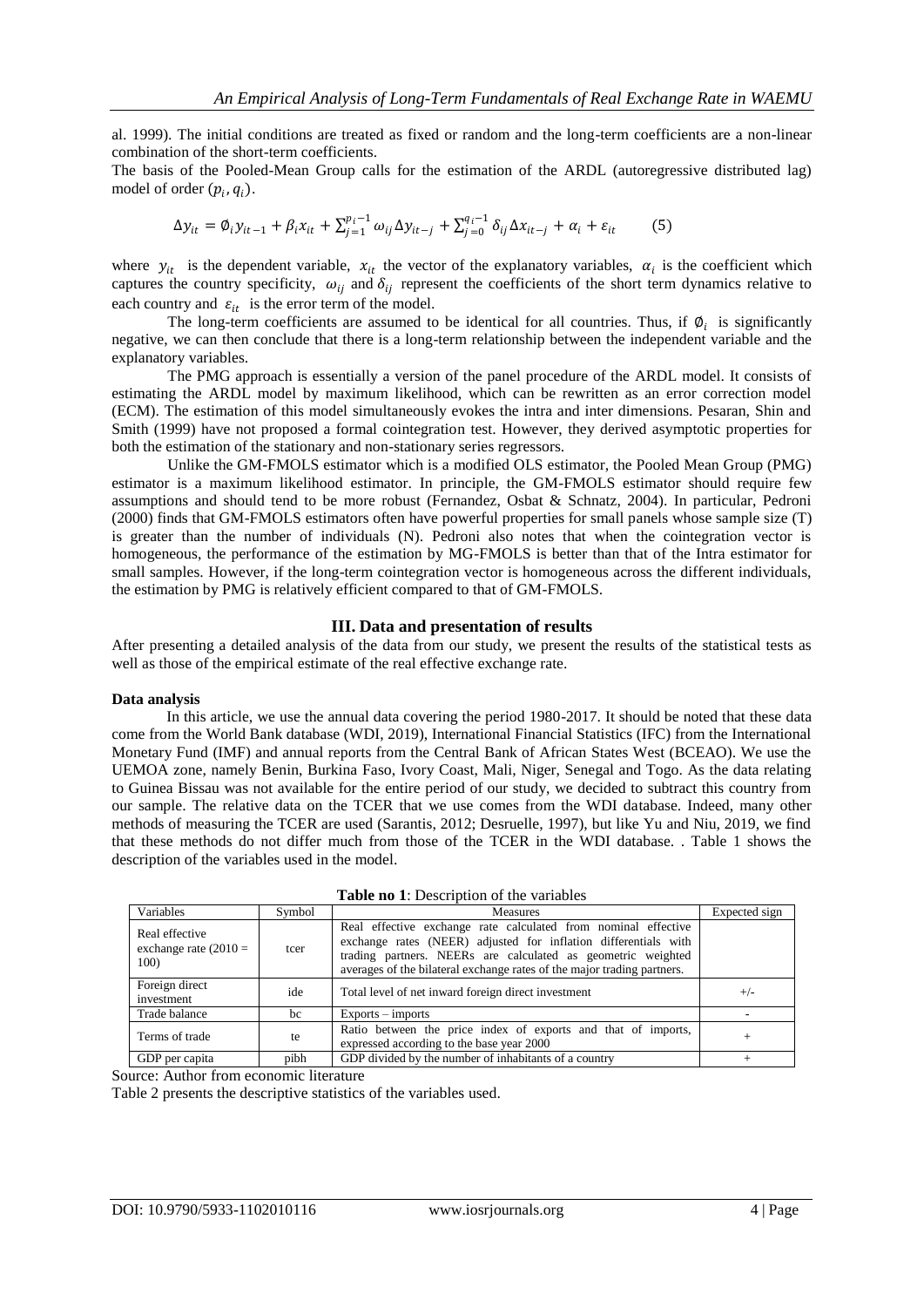| $\frac{1}{2}$ and $\frac{1}{2}$ . Descriptive statistics |             |             |             |             |  |
|----------------------------------------------------------|-------------|-------------|-------------|-------------|--|
| Observations                                             | Mean        | Std, Dev    | Min         | Max         |  |
| 266                                                      | 108,9678    | 19,11433    | 76,92107    | 155,8739    |  |
| 266                                                      | $1.45e+08$  | $2,03e+08$  | $-3,67e+08$ | $1,01e+09$  |  |
| 266                                                      | $-4.90e+08$ | $0.35e+0.9$ | $-8.17e+09$ | $3.92e+0.9$ |  |
| 266                                                      | 127,0283    | 38,76404    | 21          | 260         |  |
| 266                                                      | 751,2555    | 391.9569    | 311,8916    | 2059,278    |  |
|                                                          |             |             |             |             |  |

| Table no 2: Descriptive statistics |
|------------------------------------|
|------------------------------------|

Source: Author's calculations based on data from WDI (2019), SFI and BCEAO

The observations are the same for all variables. The minimum and maximum values suggest the existence of possible outliers. We can also note that the standard deviations are very important justifying a logarithmic transformation of the model. Thereafter, we will analyze the correlation between the variables of our model because some variables can be explained between them. According to Gujarati (1995), the strong correlation between the variables could be an annoyance for the meaning of these variables. They must be deleted from the chosen model.

The correlation matrix gives a first idea of the direction of the relationships between the variables studied. Table 3 highlights the correlation of the variables used in our model.

| <b>Table ho 3.</b> Valiables correlation matrix |           |           |        |        |      |
|-------------------------------------------------|-----------|-----------|--------|--------|------|
|                                                 | tcer      | ide       | bc     | te     | Pibh |
| tcer                                            | 1,0000    |           |        |        |      |
| ide                                             | $-0,3850$ | 1,0000    |        |        |      |
| bc                                              | 0,0202    | $-0.0381$ | 1,0000 |        |      |
| te                                              | 0,1680    | 0,1737    | 0,0504 | 1,0000 |      |
|                                                 |           |           |        |        |      |

pibh -0,1221 0,3325 0,1387 0,2834 1,0000

**Table no 3**: Variables correlation matrix

Source: Author's calculations based on data from WDI (2019), SFI and BCEAO

Graphs 1 to 7 below show the evolution of the determinants of the real effective exchange rate in WAEMU. Analysis of the graphs reveals the existence of a relationship between the real effective exchange rate and its determinants in WAEMU. Thus, an empirical study should make it possible to confirm whether this probable relationship is significant in the long term.



Source: Author using data from WDI (2019), SFI and BCEAO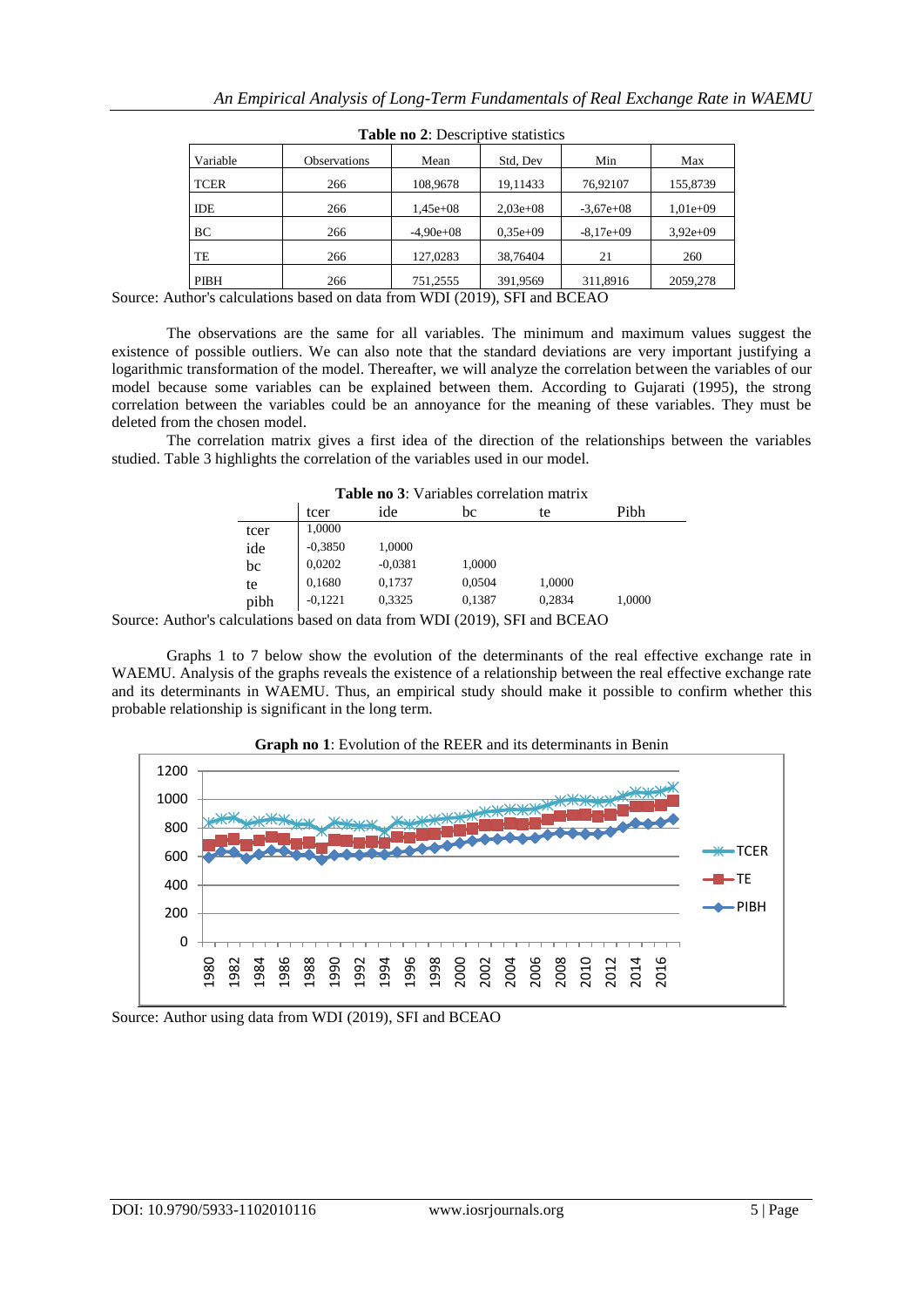

**Graph no 2**: Evolution of the REER and its determinants in Burkina Faso

Source: Author using data from WDI (2019), SFI and BCEAO







# **Graph no 4**: Evolution of the REER and its determinants in Mali

Source: Author using data from WDI (2019), SFI and BCEAO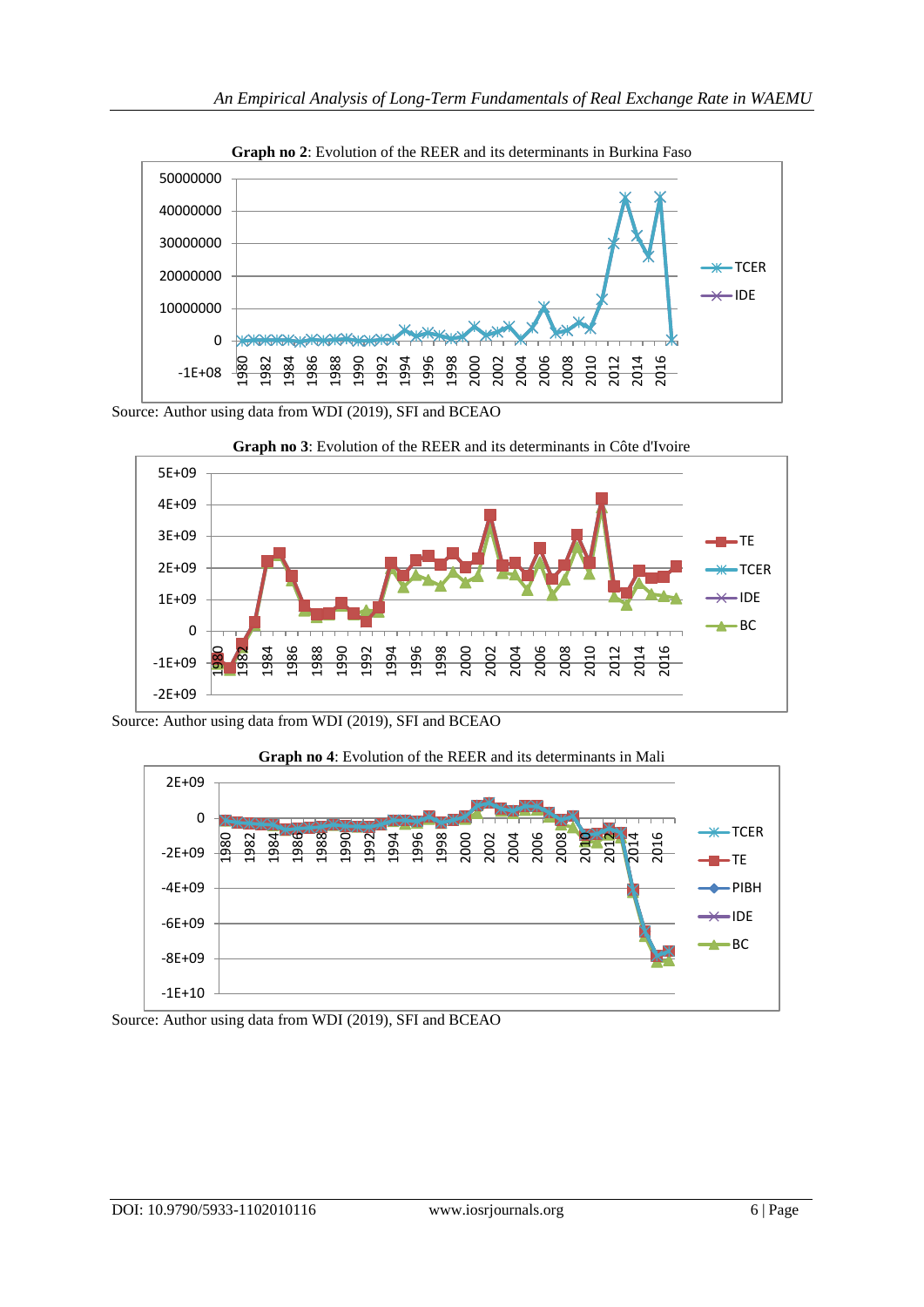

**Graph no 5**: Evolution of the REER and its determinants in Niger

Source: Author using data from WDI (2019), SFI and BCEAO





Source: Author using data from WDI (2019), SFI and BCEAO



**Graph no 7**: Evolution of the REER and its determinants in Togo

Source: Author using data from WDI (2019), SFI and BCEAO

#### **Statistical test results**

The IPS and Breitung tests were carried out simultaneously to demonstrate the robustness of the conclusions. IPS tests will be decisive because, in the presence and absence of serial correlation, the IPS statistic is more powerful with a well specified number of delays (Hurlin and Mignon, 2007).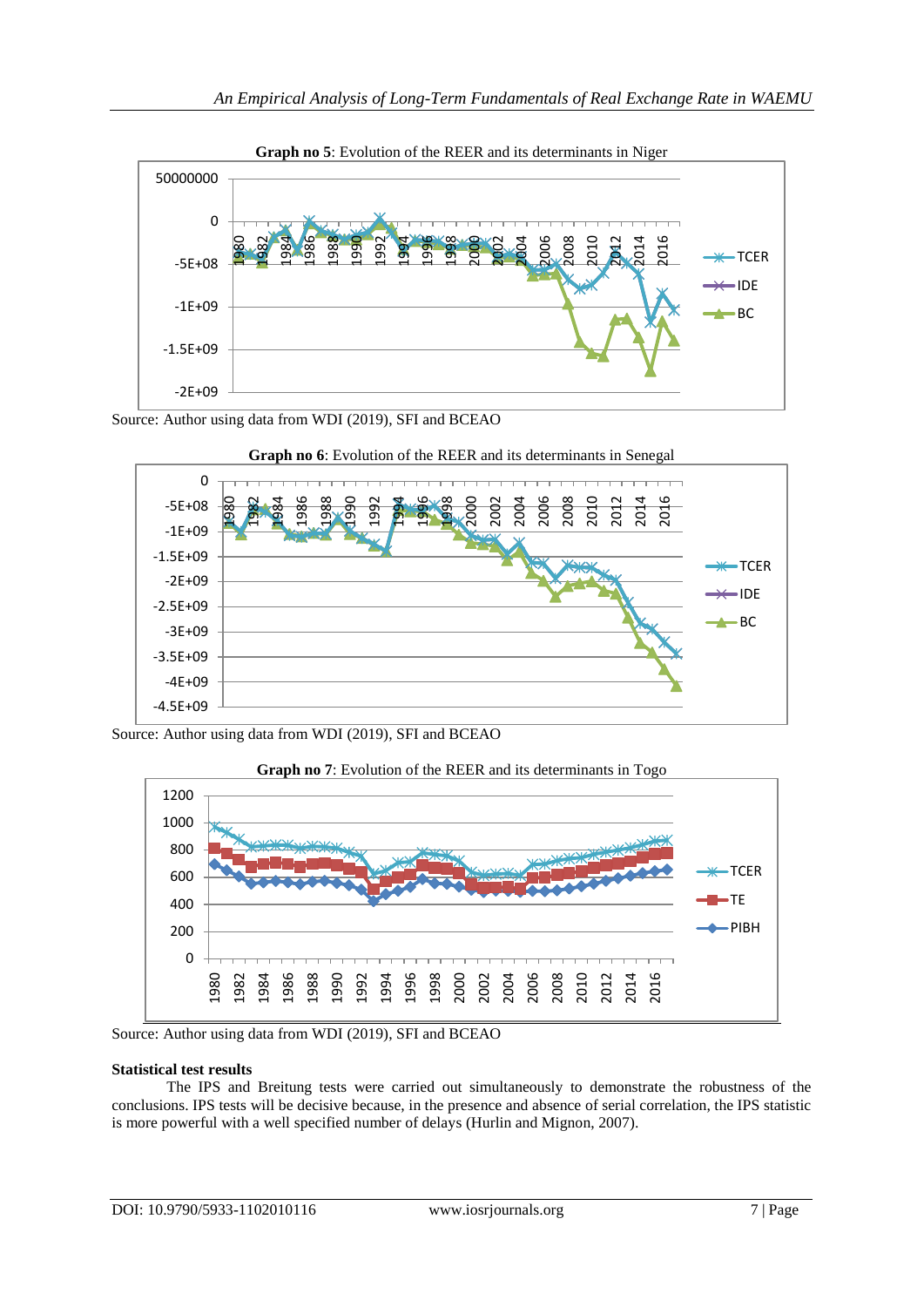|               | <b>Betruing</b>          |                 | <b>IPS</b>               |         |                 |
|---------------|--------------------------|-----------------|--------------------------|---------|-----------------|
|               | <b>Statistical value</b> | <b>p</b> -value | <b>Statistical value</b> | p-value | <b>Decision</b> |
| tcre          | $-2.4056$                | 0.000           | $-2.7853$                | 0.000   | Stationary      |
| <b>Dide</b>   | $-10.2398$               | 0.000           | $-10.1128$               | 0.000   | Stationary      |
| <b>Dbc</b>    | $-10.1027$               | 0.000           | $-9.2419$                | 0.000   | Stationary      |
| Dte           | $-7.2141$                | 0.000           | $-8.9908$                | 0.000   | Stationary      |
| <b>D</b> pibh | $-6.9084$                | 0.000           | $-8.1122$                | 0.000   | Stationary      |

**Table no 4**: Results of stationarity tests

Source: Author's calculations based on data from WDI (2019), SFI and BCEAO

On the five variables, the null hypothesis of the presence of unit root was retained except for the real effective exchange rate (tcer) which is stationary at level. We can then suspect a cointegration relationship between the different variables.

Given the size of our sample, among the different cointegration tests for panel data, it is that of Kao (1999) that is chosen. Let us recall that the Kao (1999) test starts from the null hypothesis of absence of cointegration. With a test statistic of  $-4.53$  and associated probability of 0.00, we reject the null hypothesis of no cointegration. There is therefore a cointegration relationship between the effective real exchange rate and its fundamentals including foreign direct investment, the terms of trade and the trade balance and GDP per capita.

| Table no 5: Result of the cointegration test |
|----------------------------------------------|
|                                              |

| <b>Test</b>        | <b>Test statistic</b> | <b>P-value</b> | Conclusion                 |
|--------------------|-----------------------|----------------|----------------------------|
| Cointegration test | -4.53                 | 0,00           | Existence of cointegration |

Source: Author's calculations based on data from WDI (2019), SFI and BCEAO

We can therefore present and analyze the results of estimation of long-term fundamentals of real effective exchange rate in WAEMU.

#### **Determination of long-term fundamentals of real effective exchange rate in WAEMU**

To estimate the relationship between the real effective exchange rate and its fundamentals, we used a panel error correction model technique, using the Pooled Mean Group method developed by Pesaran, Shin and Smith (1999). The estimation results are presented in two phases, namely the long-term and short-term determinants of the real effective exchange rate in WAEMU. However, in the case of our study, we expose the results of the long-term estimation. The results of the estimation of the ARDL model by the Pooled Mean Group technique are presented as follows in Table 6 below.

|      | <b>Table n 6:</b> Results of estimation of long-term fundamentals of TCER in WAEMU |         |        |             |                 |
|------|------------------------------------------------------------------------------------|---------|--------|-------------|-----------------|
| tcer | Coef.                                                                              |         | P >  t | [95% Conf.  | <b>Interval</b> |
| pibh | 0,37                                                                               | 6.00    | 0.000  | 0.0281356   | 1.3505817       |
| ide  | 0.01                                                                               | 5,09    | 0.000  | $-0.220253$ | 0.2422138       |
| bc   | $-3,87$                                                                            | $-3.31$ | 0.001  | $-6,199315$ | $-1,555073$     |
| te   | 0.79                                                                               | 3.79    | 0.000  | 0.0709228   | 0.1813515       |

**Table n 6**: Results of estimation of long-term fundamentals of TCER in WAEMU

Source: Author's calculations based on data from WDI (2019), SFI and BCEAO

The results of the estimate show that the fundamentals of the real effective exchange rate in WAEMU are GDP per capita, terms of trade, trade balance and foreign direct investment.

Gross domestic product per capita (pibh) positively and significantly influences the real effective exchange rate in WAEMU. This is because a 1% increase in gross domestic product per capita results in an appreciation of the real effective exchange rate of 0,37%. This result agrees with that of Comunale (2019), which highlights the positive effect of gross domestic product on the real effective exchange rate in the European Union.

With regard to the trade balance (bc), an increase of 1% reduces the real effective exchange rate by 3,87% in WAEMU. This negative effect shows that the percentage of imports devoted to capital goods is low. However, it is the latter which constitute the pillar of the industry which is the foundation of the increase in exports. Indeed, as our data indicates, the trade balances of the WAEMU economies, with the exception of Côte d'Ivoire, are structurally in deficit. And this structural feature of WAEMU causes the real effective exchange rate to depreciate over the long term. Moreover, this result is in line with that of Comunale (2019) obtained in the case of the European Union.

In addition, our empirical analysis shows that the terms of trade (te) significantly appreciate the real effective exchange rate in WAEMU. That is, a 1% increase in the terms of trade (te) results in a 0,79% increase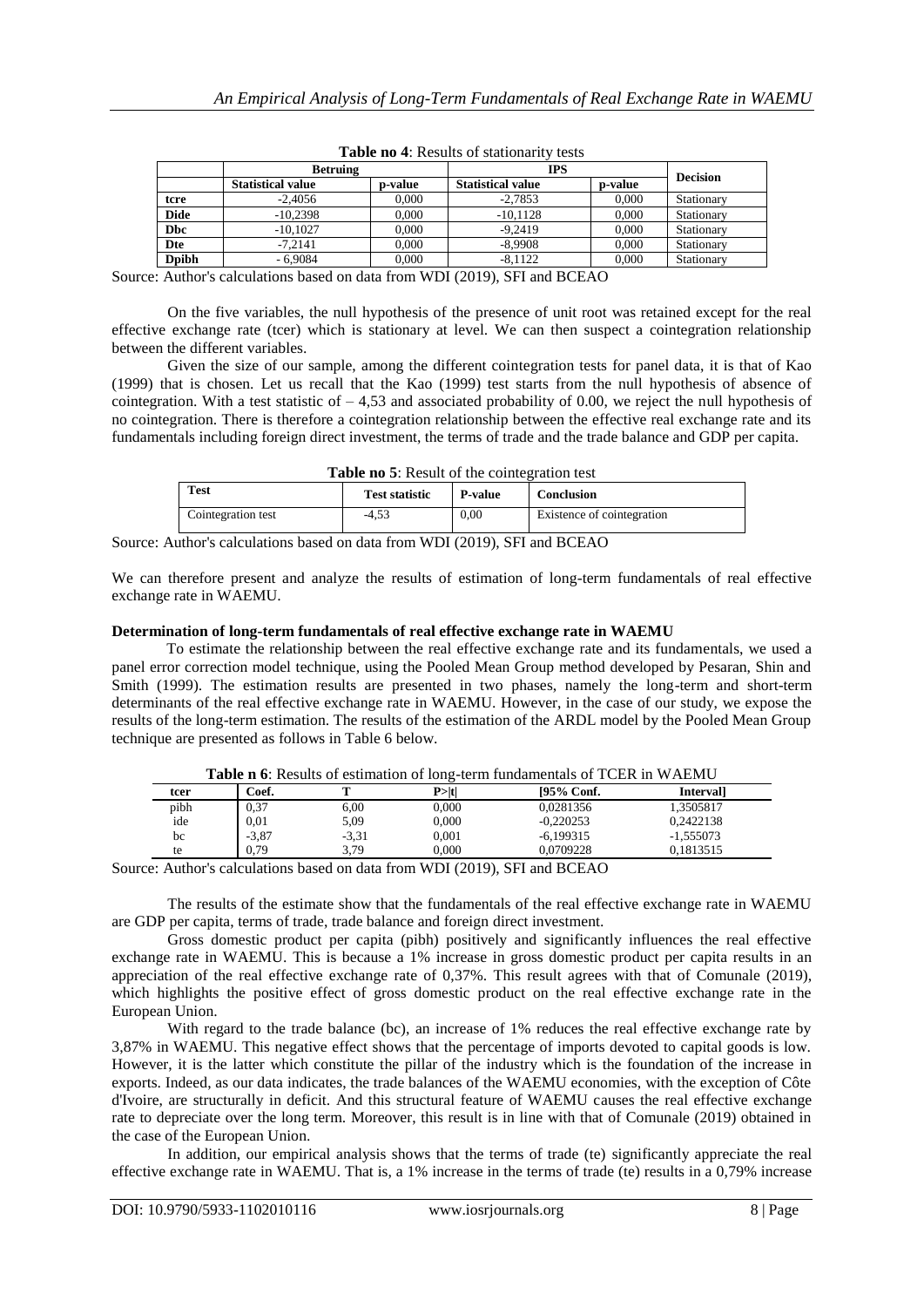in the real effective exchange rate in WAEMU. This result is purely theoretical considering the fact that a rise in the prices of exported goods, all other things being equal, increases the demand for the national currency. We are therefore witnessing a valuation of the exchange rate.

Furthermore, we obtain a positive effect of foreign direct investment (IDE) on the real effective exchange rate in WAEMU. This is justified by the fact that a 1% increase in foreign direct investment leads to a 0,01% appreciation of the real effective exchange rate. This result has theory as proof, since foreign direct investment makes it possible to acquire capital goods. These, in turn, will help increase production capacity for export in the long run.

#### **IV. Conclusion And Recommendations**

At the end of our study, we can retain that the field of both theoretical and empirical literature on the relationship between the real effective exchange rate and its fundamentals is vast. Indeed, despite the different methodological approaches used, the general observation is that there is a significant relationship between the real exchange rate and its fundamentals.

The purpose of this study was to identify the significant fundamentals of the dynamism of the real effective exchange rate in the WAEMU. This is how our results have shown that the real effective exchange rate is influenced by the evolution of its fundamentals. It is therefore imperative for the WAEMU economies to strengthen their industrial fabric. Since this strengthening will allow these economies to benefit from trade liberalization. This has a positive impact on the trade balance of these countries. However, to achieve this result, WAEMU countries will have to promote an incentive tax policy. This will generate an improvement in their productivity. However, the success of this measure requires the implementation of a policy of export diversification. The immediate effect of these measures will be to improve the terms of trade for these economies. These results undermine the thesis that less advanced economies should adopt fixed exchange rate regimes in the sense that it is difficult for them to properly manage alternative exchange systems.

#### **References**

- [1]. Benigno, G. and Thoenissen, C. (2003), Equilibrium exchange rates and supply-side performance, *Economic Journal,* 113 (486): C103-C124
- [2]. Berka, M., Devereux, M. B. and Engel, C. (2018), Real exchange rates and sectoral productivity in the Eurozone, *American Economic Review,* 108 (6): 1543-81.
- [3]. Breitung, J. (2000), The Local Power of Some Unit Root Tests for Panel Data, *in B. Baltagi (ed.).* Nonstationary Panels, Panel Cointegration, and Dynamic Panels, Advances in Econometrics 15: 161-178.
- [4]. Calderón, C., and Kubota, M. (2018), Does higher openness cause more real exchange rate volatility?, *Journal of International Economics,* 110: 176-204.
- [5]. Comunale, M. (2019), Long-run determinants and misalignments of the real effective exchange rate in the EU, *Scottish Journal of Political Economy,* 66(5): 649- 672.
- [6]. Debrun X., Masson, P. R. and [Pattillo, C.](https://www.researchgate.net/profile/Xavier_Debrun) (2005), Monetary Union in West Africa: Who Might Gain, Who Might Lose, and Why?, *IMF Working Paper*, WP/02/226
- [7]. Desruelle, D. and Zamello, A. (1997), A primer on the IMF's information notice system, *IMF Working paper,* N° 97/71.
- [8]. Edwards, S. (1989), Real and Monetary Determinants of Real Exchange Rate Behavior: Theory and Evidence from Developing Countries, *Journal of Development Economics,* 29: 311-341.
- [9]. Egert, B. and Lahr\_Eche-Revil, A. (2003), Estimating the fundamental equilibrium exchange rate of Central and Eastern European countries: the EMU enlargement perspective, *CEPII Working paper* ,05: 1-49.
- [10]. Fleming, J. M. (1962), Domestic financial policies under fixed and floating exchange rates, *IMF Staff Papers,* 9(3): 319-379.
- [11]. Galstyan, V. (2015), Country size and exchange rates, *Economica,* 82 (326): 222-35.
- [12]. Galstyan, V. and Lane, P. R. (2009). The composition of government spending and the real exchange rate, *Journal of Money, Credit and Banking,* 41 (6): 1233-49.
- [13]. Gantman, E. R., and Dabós, M. P. (2018), International trade and factor productivity as determinants of the real effective exchange rate, *Applied Economic Letters,* 25(5): 331–334.
- [14]. Gujarati, D. (1995), *Basic econometrics,* (3e ed.), New York: Mcgraw-Hill, 1003 p.
- [15]. Hausman, J. (1978), Specification tests in econometrics, *Econometrica,* 46: 1251-1271.
- [16]. Houssa, R. (2008), Monetary union in West Africa and asymmetric shocks: A dynamic structural factor model approach, *[Journal of](https://econpapers.repec.org/article/eeedeveco/)  [Development Economics](https://econpapers.repec.org/article/eeedeveco/)*, 85 (1-2): 319-347
- [17]. Hurlin, C. and Mignon, V. (2007), Une synthèse des tests de cointégration sur données de Panel, *Economie et prévision,* 4: 180-181.
- [18]. Im, K. S., Pesaean, M. H. and Shin, Y. (2003), Testing for Unit Roots in Heterogeneous Panels, *Journal of Econometrics,* 115: 53- 74.
- [19]. Lane, P. R. and Milesi-Ferretti, G. M. (2004), The transfer problem revisited: Net foreign assets and real exchange rates, *Review of Economics and Statistics,* 86 (4): 841-57.
- [20]. Mundell, R. A. (1963), Capital mobility and stabilization policy under fixed and flexible exchange rates, *The Canadian Journal of Economics and Political Science,* 29 (4): 475-485.
- [21]. Obstfeld M., and Rogoff K. (1996), *Foundations of International Macroeconomics,* MIT Press (Cambridge, Mass).
- [22]. Ricci, L. A., Milesi-Ferretti, G. M. and Lee, J. (2013), Real exchange rates and fundamentals: a cross-country perspective, *Journal of Money Credit and Banking,* 45 (5): 845-65.
- [23]. Tariffi, L. A. (2018), Explaining the exchange rate in the euro zone through non-tradable goods and the income effect, *International Journal of Development Research,* 8 (11): 25753-25762.
- [24]. Tunaer Vural, B.M. (2018), Determinants of Turkish Real Effective Exchange Rates, *Quarterly Review of Economics and Finance,* https://doi.org/10.1016/j.qref.2018.06.004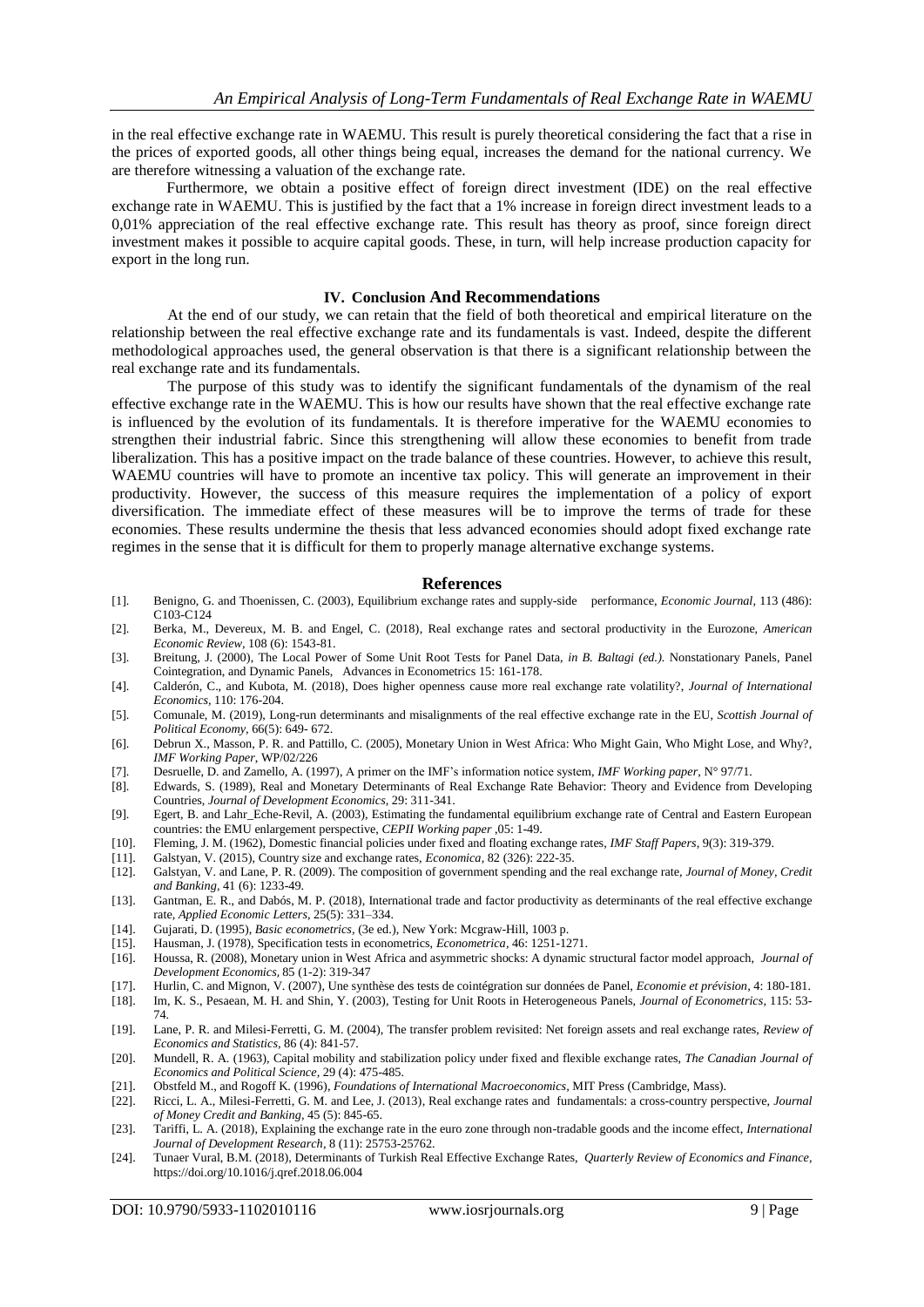- [25]. Vogiazas, S., Alexiou, C. and Ogan, O.C. (2019), Drivers of the real effective exchange rates in high and upper-middle income countries, *Australian Economic Papers,* 58: 41-53.
- [26]. You, F.K., and Sarantis, N. (2012), Structural Breaks and The Equilibrium Real Effective Exchange Rate of China: A NATREX Approach, *China Economic Review,* 23(4): 1146-1163.
- [27]. Yu, G. and Niu, J. (2019), The Relationship of Economic Fundamentals and Real Exchange Rate between Korea and China, *Journal of International Trade & Commerce,* 15 (2): 117-135.

## **Annex**

# **A1: Betruing and IPS stationarity test results**

| . xtunitroot breitung pibh       |                   |              |
|----------------------------------|-------------------|--------------|
| Breitung unit-root test for pibh |                   |              |
| Ho: Panels contain unit roots    | Number of panels  | $=7$         |
| Ha: Panels are stationary        | Number of periods | $= 38$       |
| AR parameter: Common             | Asymptotics: T,N  | -> Infinity  |
| Panel means: Included            |                   | Sequentially |
| Time trend: Not included         | Prewhitening: Not | Performed    |
| Statistic                        | p-value           |              |
| lambda 3.5424                    | 0.9998            |              |
| . xtunitroot breitung te         |                   |              |
| Breitung unit-root test for te   |                   |              |
| Ho: Panels contain unit roots    | Number of panels  | $=7$         |
| Ha: Panels are stationary        | Number of periods | $= 38$       |
| AR parameter: Common             | Asymptotics: T,N  | -> Infinity  |
| Panel means: Included            |                   | Sequentially |
| Time trend: Not included         | Prewhitening: Not | Performed    |
| Statistic                        | p-value           |              |
| lambda -1.0128                   | 0.1556            |              |
| . xtunitroot breitung bc         |                   |              |
| Breitung unit-root test for bc   |                   |              |
| Ho: Panels contain unit roots    | Number of panels  | $=7$         |
| Ha: Panels are stationary        | Number of periods | $= 38$       |
| AR parameter: Common             | Asymptotics: T,N  | -> Infinity  |
| Panel means: Included            |                   | Sequentially |
| Time trend: Not included         | Prewhitening: Not | Performed    |
| Statistic                        | p-value           |              |
| lambda 0.8055                    | 0.7897            |              |
| . xtunitroot breitung tcer       |                   |              |
| Breitung unit-root test for tcer |                   |              |
| Ho: Panels contain unit roots    | Number of panels  | $=7$         |
| Ha: Panels are stationary        | Number of periods | $= 38$       |
| AR parameter: Common             | Asymptotics: T,N  | -> Infinity  |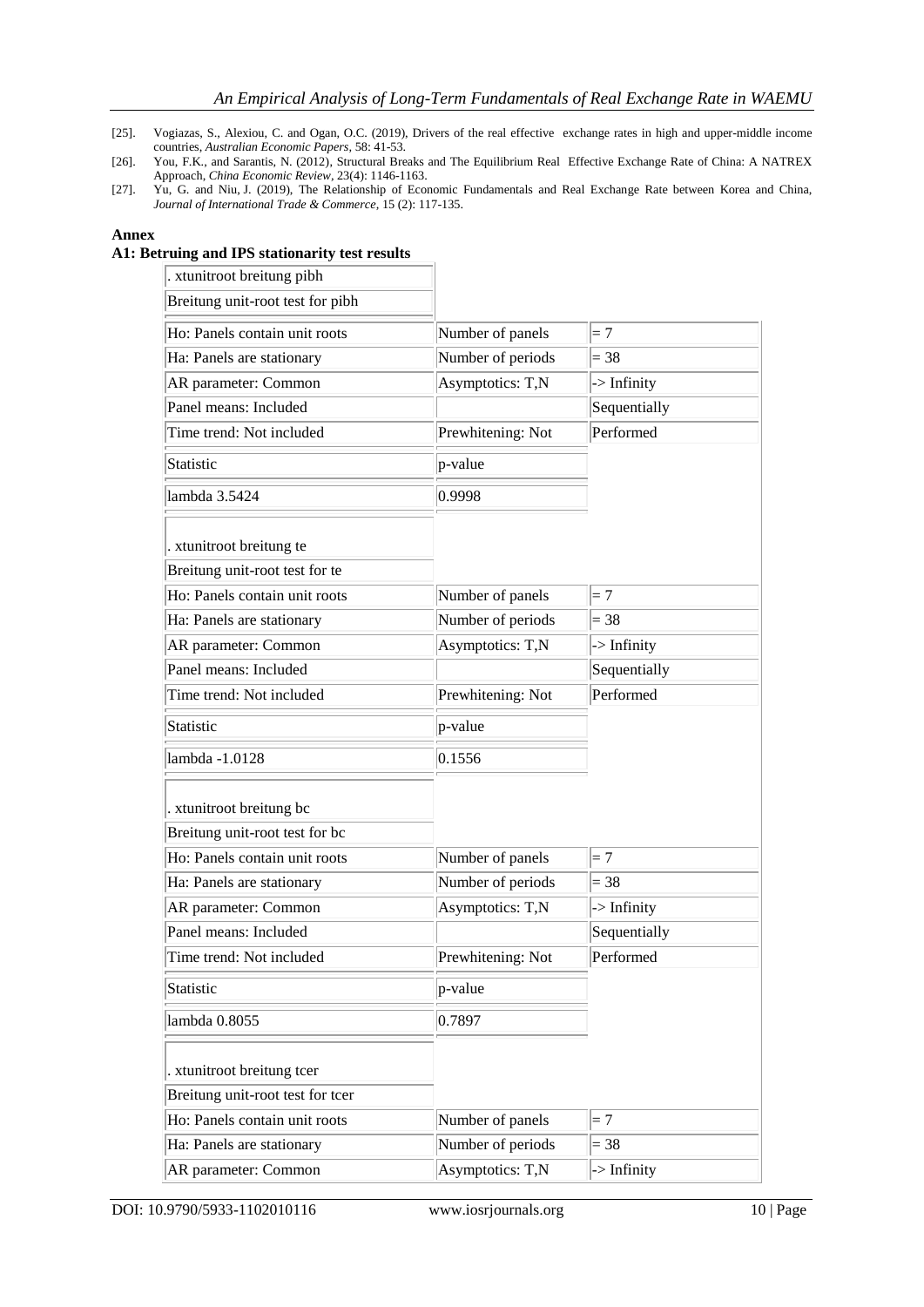| Panel means: Included            |                   | Sequentially |
|----------------------------------|-------------------|--------------|
| Time trend: Not included         | Prewhitening: Not | Performed    |
| Statistic                        | p-value           |              |
| lambda -2.4056                   | 0.0081            |              |
| . xtunitroot breitung ide        |                   |              |
| Breitung unit-root test for ide  |                   |              |
| Ho: Panels contain unit roots    | Number of panels  | $=7$         |
| Ha: Panels are stationary        | Number of periods | $= 38$       |
| AR parameter: Common             | Asymptotics: T, N | -> Infinity  |
| Panel means: Included            |                   | Sequentially |
| Time trend: Not included         | Prewhitening: Not | Performed    |
| <b>Statistic</b>                 | p-value           |              |
| lambda 0.1383                    | 0.5550            |              |
| gen dpibh=d.pibh                 |                   |              |
| (7 missing values generated)     |                   |              |
| gen dte=d.te                     |                   |              |
| (7 missing values generated)     |                   |              |
| . gen dide=d.ide                 |                   |              |
| (7 missing values generated)     |                   |              |
| gen dbc=d.bc                     |                   |              |
| (7 missing values generated)     |                   |              |
| . xtunitroot breitung dbc        |                   |              |
| Breitung unit-root test for dbc  |                   |              |
| Ho: Panels contain unit roots    | Number of panels  | $=7$         |
| Ha: Panels are stationary        | Number of periods | $= 37$       |
| AR parameter: Common             | Asymptotics: T,N  | -> Infinity  |
| Panel means: Included            |                   | Sequentially |
| Time trend: Not included         | Prewhitening: Not | Performed    |
| Statistic                        | p-value           |              |
| lambda -10.1027                  | 0.0000            |              |
|                                  |                   |              |
| . xtunitroot breitung dide       |                   |              |
| Breitung unit-root test for dide |                   |              |
| Ho: Panels contain unit roots    | Number of panels  | $=7$         |
| Ha: Panels are stationary        | Number of periods | $= 37$       |
| AR parameter: Common             | Asymptotics: T,N  | -> Infinity  |
| Panel means: Included            |                   | Sequentially |
| Time trend: Not included         | Prewhitening: Not | Performed    |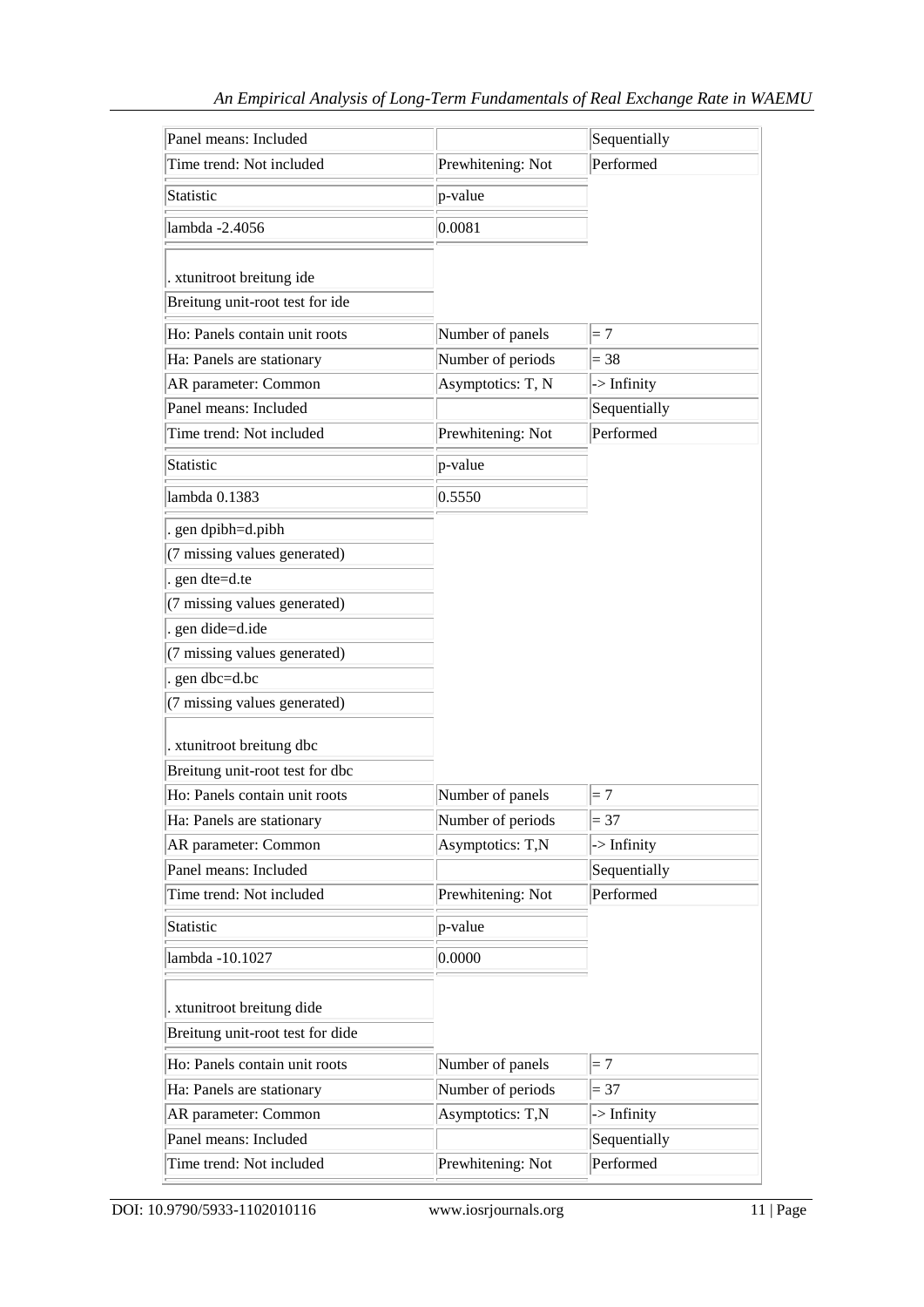| p-value                                  |                                       |  |
|------------------------------------------|---------------------------------------|--|
| 0.0000                                   |                                       |  |
|                                          |                                       |  |
|                                          |                                       |  |
|                                          | $=7$                                  |  |
|                                          | $= 37$                                |  |
| Asymptotics: T,N                         | $\rightarrow$ Infinity                |  |
|                                          | Sequentially                          |  |
| Prewhitening: Not                        | Performed                             |  |
| p-value                                  |                                       |  |
| 0.0000                                   |                                       |  |
|                                          |                                       |  |
|                                          |                                       |  |
| Number of panels                         | $=7$                                  |  |
| Number of periods                        | $= 37$                                |  |
| Asymptotics: T,N                         | $\rightarrow$ Infinity                |  |
|                                          | Sequentially                          |  |
| Prewhitening: Not                        | Performed                             |  |
| p-value                                  |                                       |  |
| 0.0000                                   |                                       |  |
|                                          |                                       |  |
| Tcer                                     |                                       |  |
| Number of panels $= 7$                   |                                       |  |
| Number of periods $=$ 38                 |                                       |  |
| Asymptotics: $T, N \rightarrow$ Infinity |                                       |  |
| Sequentially                             |                                       |  |
|                                          |                                       |  |
|                                          |                                       |  |
| Fixed-N exact critical values            |                                       |  |
| p-value 1%<br>5%<br>10%                  |                                       |  |
| $-2.290 -2.070 -1.950$                   |                                       |  |
|                                          |                                       |  |
| 0.0027                                   |                                       |  |
|                                          |                                       |  |
| Ide                                      |                                       |  |
| Number of panels $= 7$                   |                                       |  |
|                                          | Number of panels<br>Number of periods |  |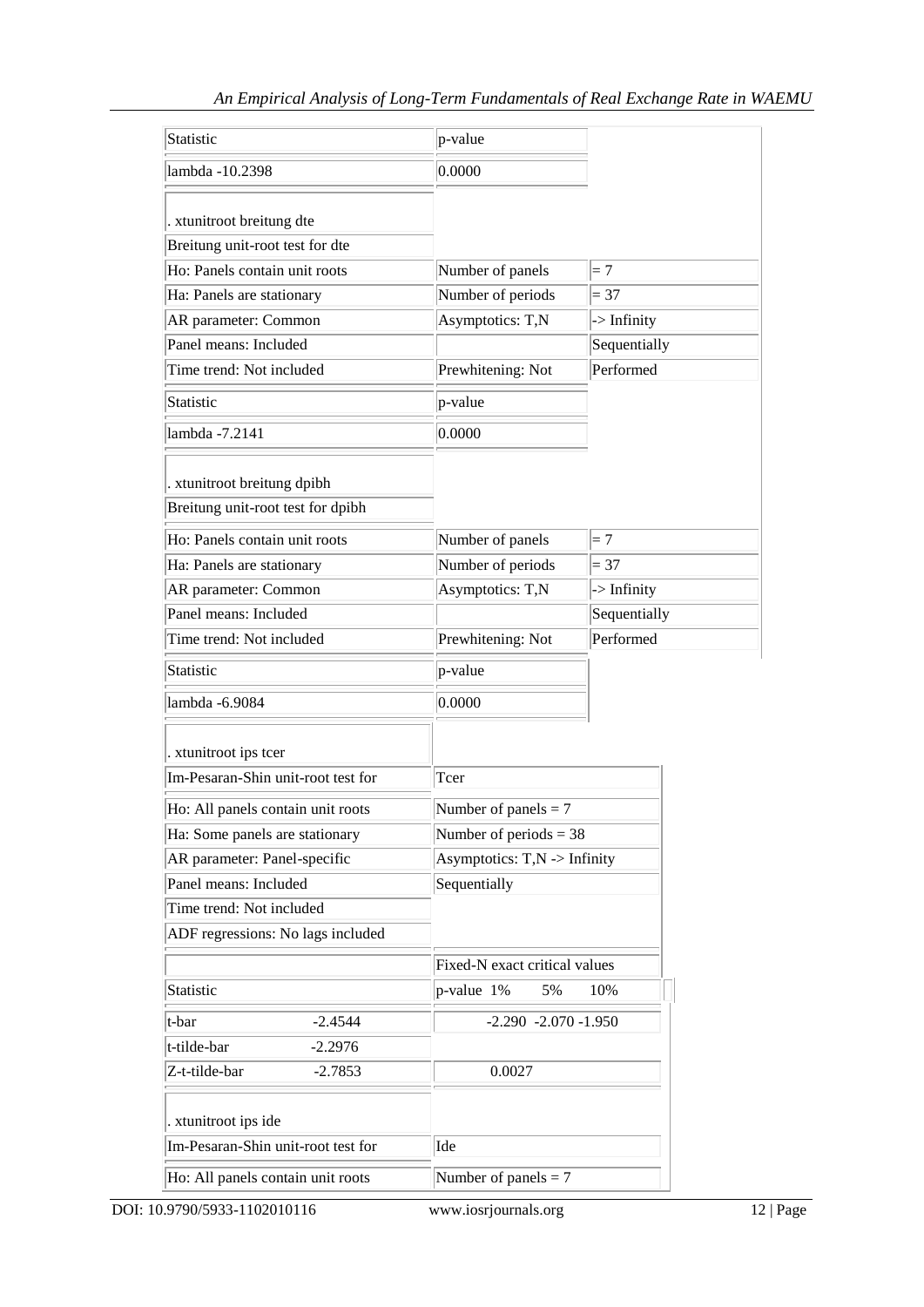| Ha: Some panels are stationary     | Number of periods $=$ 38                 |  |
|------------------------------------|------------------------------------------|--|
| AR parameter: Panel-specific       | Asymptotics: $T, N \rightarrow$ Infinity |  |
| Panel means: Included              | sequentially                             |  |
| Time trend: Not included           |                                          |  |
| ADF regressions: No lags included  |                                          |  |
|                                    | Fixed-N exact critical values            |  |
| Statistic                          | p-value 1%<br>5%<br>10%                  |  |
| t-bar -2.0295                      | $-2.290 -2.070 -1.950$                   |  |
| t-tilde-bar -1.8178                |                                          |  |
| Z-t-tilde-bar -1.1932              | 0.1164                                   |  |
|                                    |                                          |  |
| . xtunitroot ips bc                |                                          |  |
| Im-Pesaran-Shin unit-root test for | Bc                                       |  |
| Ho: All panels contain unit roots  | Number of panels $= 7$                   |  |
| Ha: Some panels are stationary     | Number of periods $=$ 38                 |  |
| AR parameter: Panel-specific       | Asymptotics: $T, N \rightarrow$ Infinity |  |
| Panel means: Included              | sequentially                             |  |
| Time trend: Not included           |                                          |  |
| ADF regressions: No lags included  |                                          |  |
|                                    | Fixed-N exact critical values            |  |
| <b>Statistic</b>                   | p-value 1%<br>5%<br>10%                  |  |
| t-bar -0.6867                      | $-2.290 -2.070 -1.950$                   |  |
| t-tilde-bar $-0.6195$              |                                          |  |
| Z-t-tilde-bar 2.7828               | 0.9973                                   |  |
|                                    |                                          |  |
| . xtunitroot ips te                |                                          |  |
| Im-Pesaran-Shin unit-root test for | Te                                       |  |
| Ho: All panels contain unit roots  | Number of panels $= 7$                   |  |
| Ha: Some panels are stationary     | Number of periods $=$ 38                 |  |
| AR parameter: Panel-specific       | Asymptotics: $T, N \rightarrow$ Infinity |  |
| Panel means: Included              | sequentially                             |  |
| Time trend: Not included           |                                          |  |
| ADF regressions: No lags included  |                                          |  |
|                                    | Fixed-N exact critical values            |  |
| <b>Statistic</b>                   | 5%<br>p-value 1%<br>10%                  |  |
| t-bar -1.4822                      | $-2.290 -2.070 -1.950$                   |  |
| t-tilde-bar -1.4493                |                                          |  |
| Z-t-tilde-bar 0.0294               | 0.5117                                   |  |
|                                    |                                          |  |
| . xtunitroot ips pibh              |                                          |  |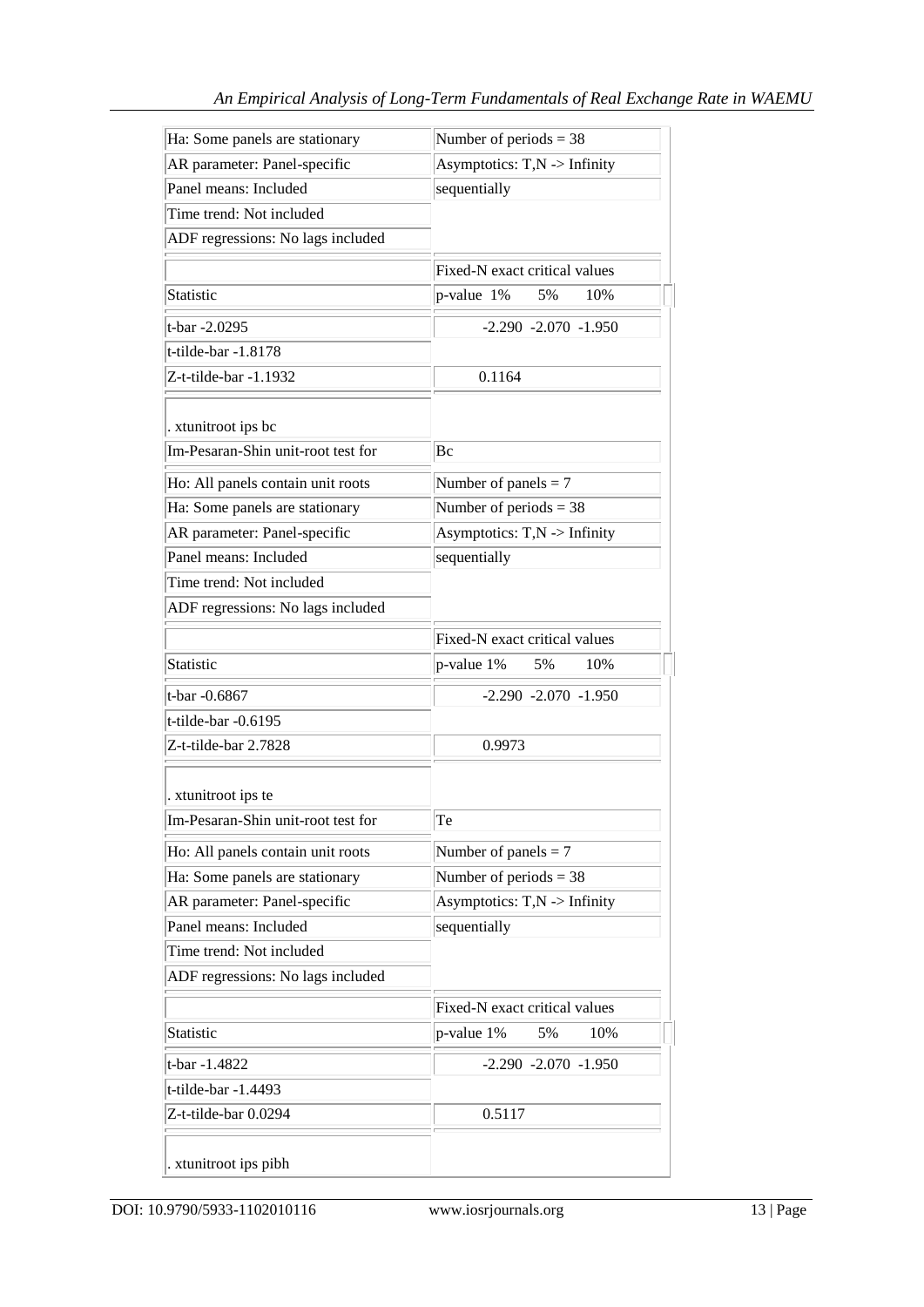| Im-Pesaran-Shin unit-root test for                                  | Pibh                                               |  |
|---------------------------------------------------------------------|----------------------------------------------------|--|
| Ho: All panels contain unit roots                                   | Number of panels $= 7$                             |  |
| Ha: Some panels are stationary                                      | Number of periods $=$ 38                           |  |
| AR parameter: Panel-specific                                        | Asymptotics: T,N -> Infinity                       |  |
| Panel means: Included                                               | sequentially                                       |  |
| Time trend: Not included                                            |                                                    |  |
| ADF regressions: No lags included                                   |                                                    |  |
|                                                                     | Fixed-N exact critical values                      |  |
| Statistic                                                           | p-value 1%<br>5%<br>10%                            |  |
| t-bar -0.6544                                                       | $-2.290$ $-2.070$ $-1.950$                         |  |
| t-tilde-bar -0.5533                                                 |                                                    |  |
| Z-t-tilde-bar 3.0027                                                | 0.9987                                             |  |
|                                                                     |                                                    |  |
| . xtunitroot ips dbc                                                |                                                    |  |
| Im-Pesaran-Shin unit-root test for                                  | Dbc                                                |  |
| Ho: All panels contain unit roots                                   | Number of panels $= 7$                             |  |
| Ha: Some panels are stationary                                      | Number of periods $=$ 37                           |  |
| AR parameter: Panel-specific                                        | Asymptotics: $T, N \rightarrow$ Infinity           |  |
| Panel means: Included                                               | sequentially                                       |  |
| Time trend: Not included                                            |                                                    |  |
| ADF regressions: No lags included                                   |                                                    |  |
|                                                                     | Fixed-N exact critical values                      |  |
| Statistic                                                           | p-value 1%<br>5%<br>10%                            |  |
| t-bar -6.3079                                                       | $-2.290 -2.070 -1.950$                             |  |
| t-tilde-bar -4.2376                                                 |                                                    |  |
| Z-t-tilde-bar -9.2419                                               | 0.0000                                             |  |
| . xtunitroot ips dide                                               |                                                    |  |
| Im-Pesaran-Shin unit-root test for                                  | Dide                                               |  |
|                                                                     |                                                    |  |
| Ho: All panels contain unit roots<br>Ha: Some panels are stationary | Number of panels $= 7$<br>Number of periods $=$ 37 |  |
| AR parameter: Panel-specific                                        | Asymptotics: $T, N \rightarrow$ Infinity           |  |
| Panel means: Included                                               | sequentially                                       |  |
| Time trend: Not included                                            |                                                    |  |
| ADF regressions: No lags included                                   |                                                    |  |
|                                                                     |                                                    |  |
|                                                                     | Fixed-N exact critical values                      |  |
| Statistic                                                           | p-value 1%<br>5%<br>10%                            |  |
| t-bar -7.3581                                                       | $-2.290 -2.070 -1.950$                             |  |
| t-tilde-bar -4.4997                                                 |                                                    |  |
| Z-t-tilde-bar -10.1128                                              | 0.0000                                             |  |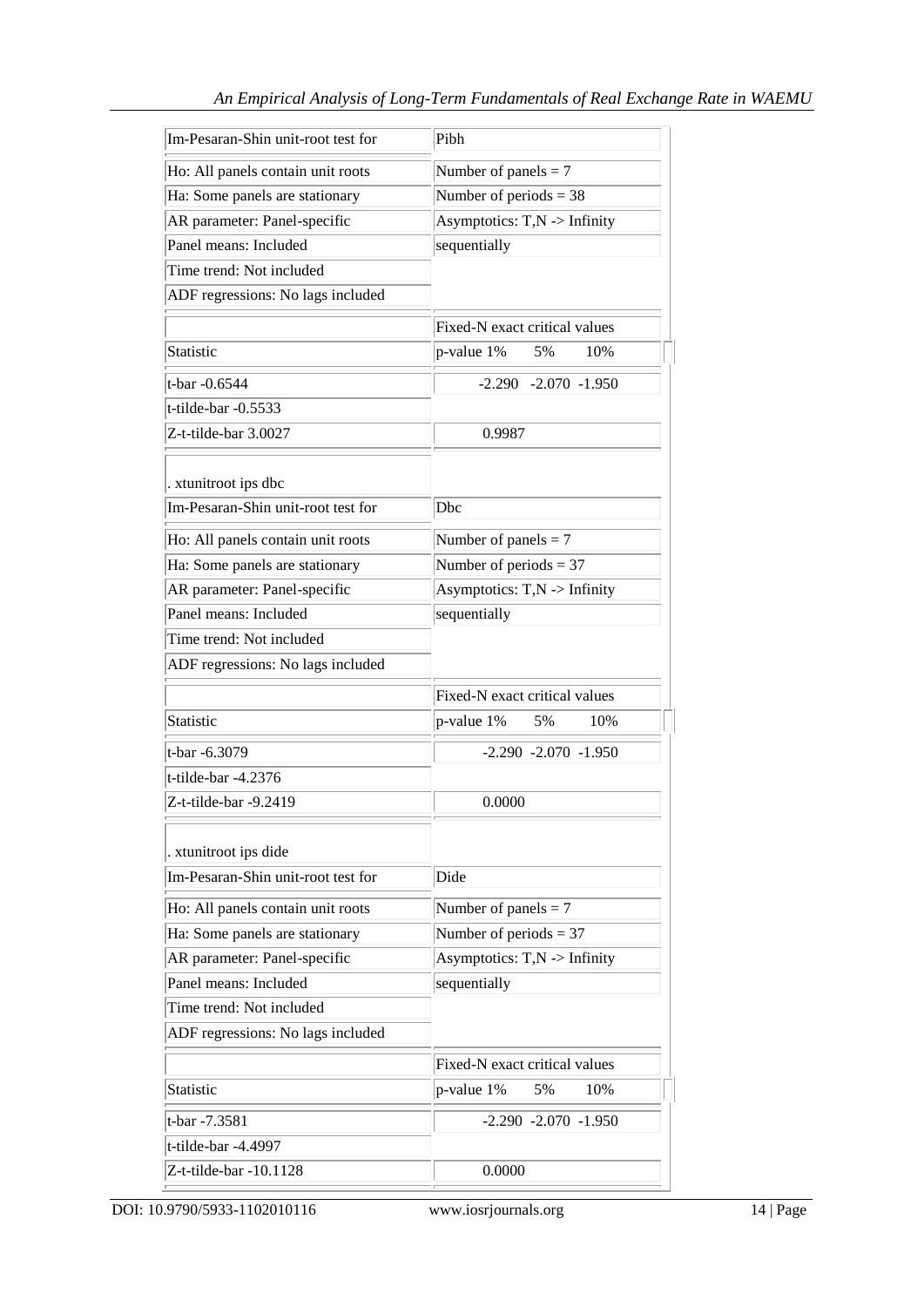| . xtunitroot ips dte                                         |                                          |  |
|--------------------------------------------------------------|------------------------------------------|--|
| Im-Pesaran-Shin unit-root test for                           | Dte                                      |  |
| Ho: All panels contain unit roots                            | Number of panels $= 7$                   |  |
| Ha: Some panels are stationary                               | Number of periods $=$ 37                 |  |
| AR parameter: Panel-specific                                 | Asymptotics: $T, N \rightarrow$ Infinity |  |
| Panel means: Included                                        | sequentially                             |  |
| Time trend: Not included                                     |                                          |  |
| ADF regressions: No lags included                            |                                          |  |
|                                                              | Fixed-N exact critical values            |  |
| Statistic                                                    | 10%<br>$p$ -value $1\%$<br>5%            |  |
| t-bar -5.9478                                                | $-2.290 -2.070 -1.950$                   |  |
| $t$ -tilde-bar -4.1620                                       |                                          |  |
| Z-t-tilde-bar -8.9908                                        | 0.0000                                   |  |
| . xtunitroot ips dpibh<br>Im-Pesaran-Shin unit-root test for | dpibh                                    |  |
| Ho: All panels contain unit roots                            | Number of panels $= 7$                   |  |
| Ha: Some panels are stationary                               | Number of periods $=$ 37                 |  |
| AR parameter: Panel-specific                                 | Asymptotics: T,N -> Infinity             |  |
| Panel means: Included                                        | sequentially                             |  |
| Time trend: Not included                                     |                                          |  |
| ADF regressions: No lags included                            |                                          |  |
|                                                              | Fixed-N exact critical values            |  |
| Statistic                                                    | $p$ -value 1%<br>5%<br>10%               |  |
| t-bar -5.3805                                                | $-2.290 - 2.070 - 1.950$                 |  |
| t-tilde-bar -3.8976                                          |                                          |  |
| Z-t-tilde-bar -8.1122                                        | 0.0000                                   |  |

# **A2 : Kao cointegration test results**

| . xtcointest kao teer ide be te pibh |                          |                   |
|--------------------------------------|--------------------------|-------------------|
| Kao test for cointegration           |                          |                   |
| Ho: No cointegration                 | Number of panels $= 7$   |                   |
| All panels are cointegrated<br>Ha:   | Number of periods $=$ 38 |                   |
| Cointegrating vector: Same           | Kernel:                  | <b>Bartlett</b>   |
| Panel means: Included                | Lags:                    | 3.59 (Newey-West) |
| Time trend: Not included             | Augmented lags:          | - 1               |
| AR parameter: Same                   |                          |                   |
|                                      | <b>Statistic</b>         | p-value           |
| Modified Dickey-Fuller t             | $-24.1143$               | 0.0000            |